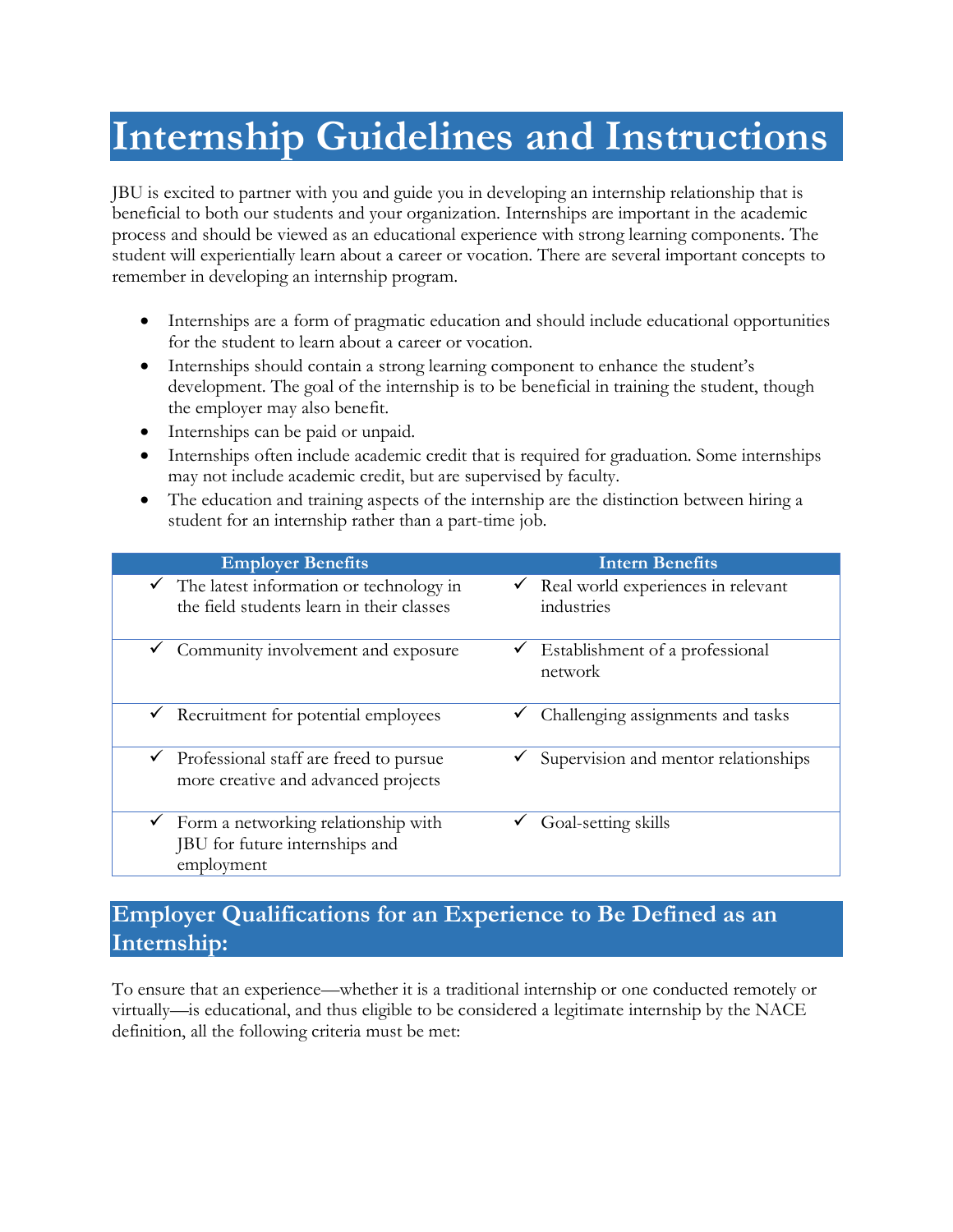- 1. The experience must be an extension of the classroom: a learning experience that provides for applying the knowledge gained in the classroom. It must not be simply to advance the operations of the employer or be the work that a regular employee would routinely perform.
- 2. The skills or knowledge learned must be transferable to other employment settings.
- 3. The experience has a defined beginning and end, and a job description with desired qualifications.
- 4. There are clearly defined learning objectives/goals related to the professional goals of the student's academic coursework.
- 5. There is supervision by a professional with expertise and educational and/or professional background in the field of the experience.
- 6. There is routine feedback by the experienced supervisor.
- 7. There are resources, equipment, and facilities provided by the host employer that support learning objectives/goals.

If these criteria are followed, it is the opinion of NACE that the experience can be considered a legitimate internship. See more at: [http://www.naceweb.org.](http://www.naceweb.org/advocacy/position-statements/united-states-internships.aspx%23sthash.CZ1WVxTs.dpuf)

### **Paid vs. Non-Paid Internships**

The Test for Unpaid Interns and Students Courts have used the "primary beneficiary test" to determine whether an intern or student is, in fact, an employee under the FLSA. 2 In short, this test allows courts to examine the "economic reality" of the intern employer relationship to determine which party is the "primary beneficiary" of the relationship. Courts have identified the following seven factors as part of the test:

- 1. The extent to which the intern and the employer clearly understand that there is no expectation of compensation. Any promise of compensation, express or implied, suggests that the intern is an employee—and vice versa.
- 2. The extent to which the internship provides training that would be similar to that which would be given in an educational environment, including the clinical and other hands-on training provided by educational institutions.
- 3. The extent to which the internship is tied to the intern's formal education program by integrated coursework or the receipt of academic credit.
- 4. The extent to which the internship accommodates the intern's academic commitments by corresponding to the academic calendar.
- 5. The extent to which the internship's duration is limited to the period in which the internship provides the intern with beneficial learning.
- 6. The extent to which the intern's work complements, rather than displaces, the work of paid employees while providing significant educational benefits to the intern.
- 7. The extent to which the intern and the employer understand that the internship is conducted without entitlement to a paid job at the conclusion of the internship.

*(\*U.S. Department of Labor Wage and Hour Division, [Fact Sheet #71: Internships Under The Fair Labor](/Volumes/career%20development/2017-2018/Policies/Fact%20Sheet%20#71: Internship Programs Under The Fair Labor Standards Act)  [Standards Act,](/Volumes/career%20development/2017-2018/Policies/Fact%20Sheet%20#71: Internship Programs Under The Fair Labor Standards Act) Jan 2018)*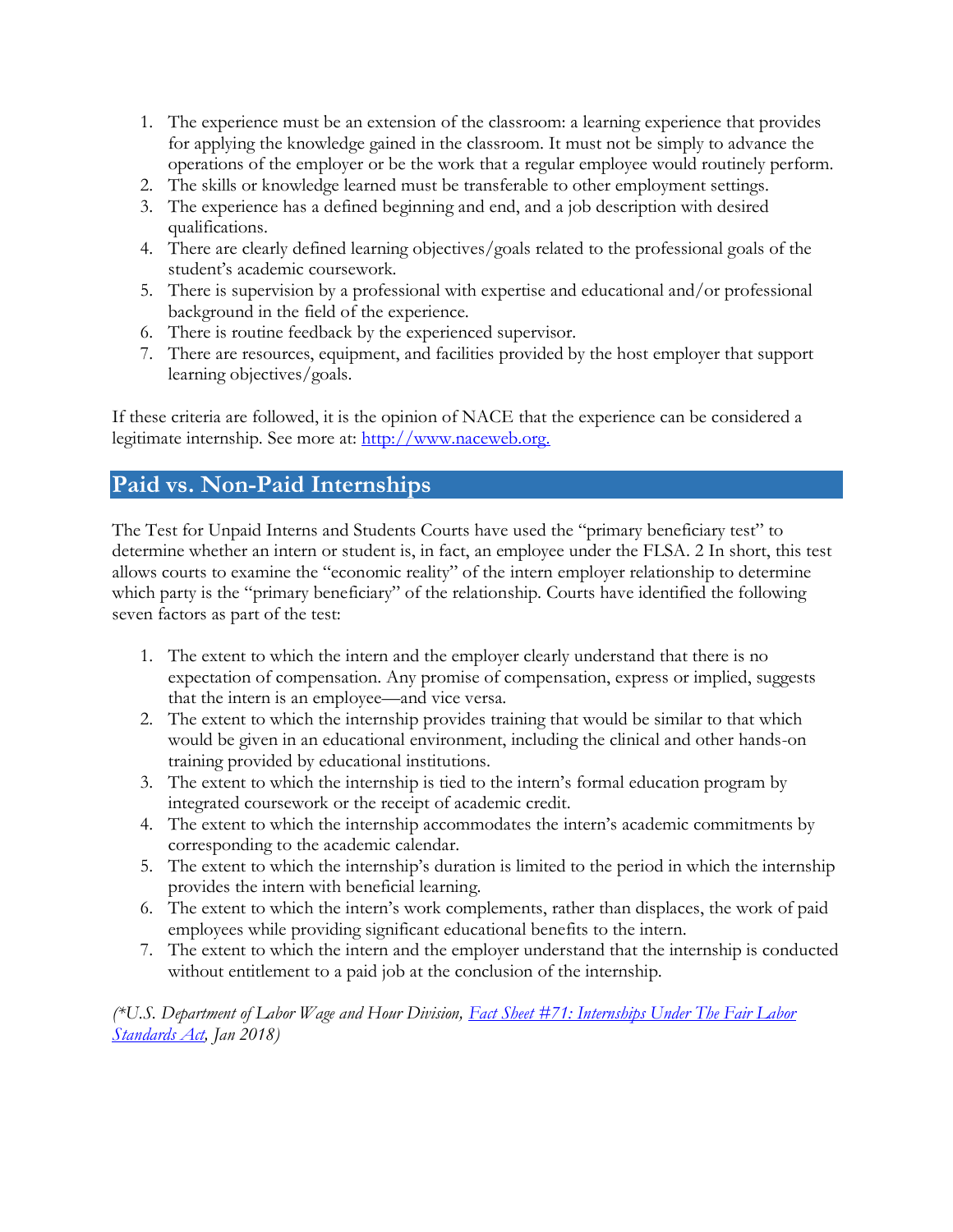### **Employers Should Establish a Learning Agreement with the Intern:**

Establish an agreement between the employer and intern regarding learning requirements. Students receiving academic credit will also have a learning contract with their professor. Learning agreements will vary by academic department and all academic department guidelines must be followed. Supervisor-student learning agreements should include:

- Intentional learning objectives
- Provide a mentor in addition to the supervisor
- Academic, career, and/or personal development
- Employee observations, reflections, and evaluations
- Length of the internship and expected work hours (usually 3 months to a semester, part-time or fulltime)/include absence policies
- Carefully monitored for academic credit
- Adequate supervision in a safe environment
- Internships do not replace employees and should include no more than 20% busy work (filing, covering phones, errands, etc.)
- Dress code
- Overall responsibilities
- Safety regulations

## • Industry related soft skill development

### *Get Started and Get the Word Out!*

### ✓ **Write the Position Description and Post Your Internship on our Job Board**

Information to include in the position description:

- $\Box$  Target specific majors. Check out all of our majors [here.](http://www.jbu.edu/catalog/current/majors/)
- $\Box$  Include education level needed (year, GPA, etc.).
- $\Box$  List benefits this opportunity has over similar opportunities in the industry.
- $\Box$  Fully define expectations, tasks, and responsibilities.
- $\Box$  Include benefits such as academic credit, payment, unique learning opportunities and experiences.
- $\Box$  List the expectation of skills and knowledge that will be obtained through this opportunity (computer, design, communication, analytical).
- $\Box$  Length of the internship (i.e. 3 months to one semester) and hours required per week/semester (fall, spring, summer). Include flexibility if allowed.
- $\Box$  Make sure to include if it is paid or unpaid.
- $\Box$  Instructions on how to apply and contact information.
- $\Box$  Create an account at **IBU Handshake** and post your job!
- ✓ **Consider an Employer Visit Day or an Employer Branding Table**